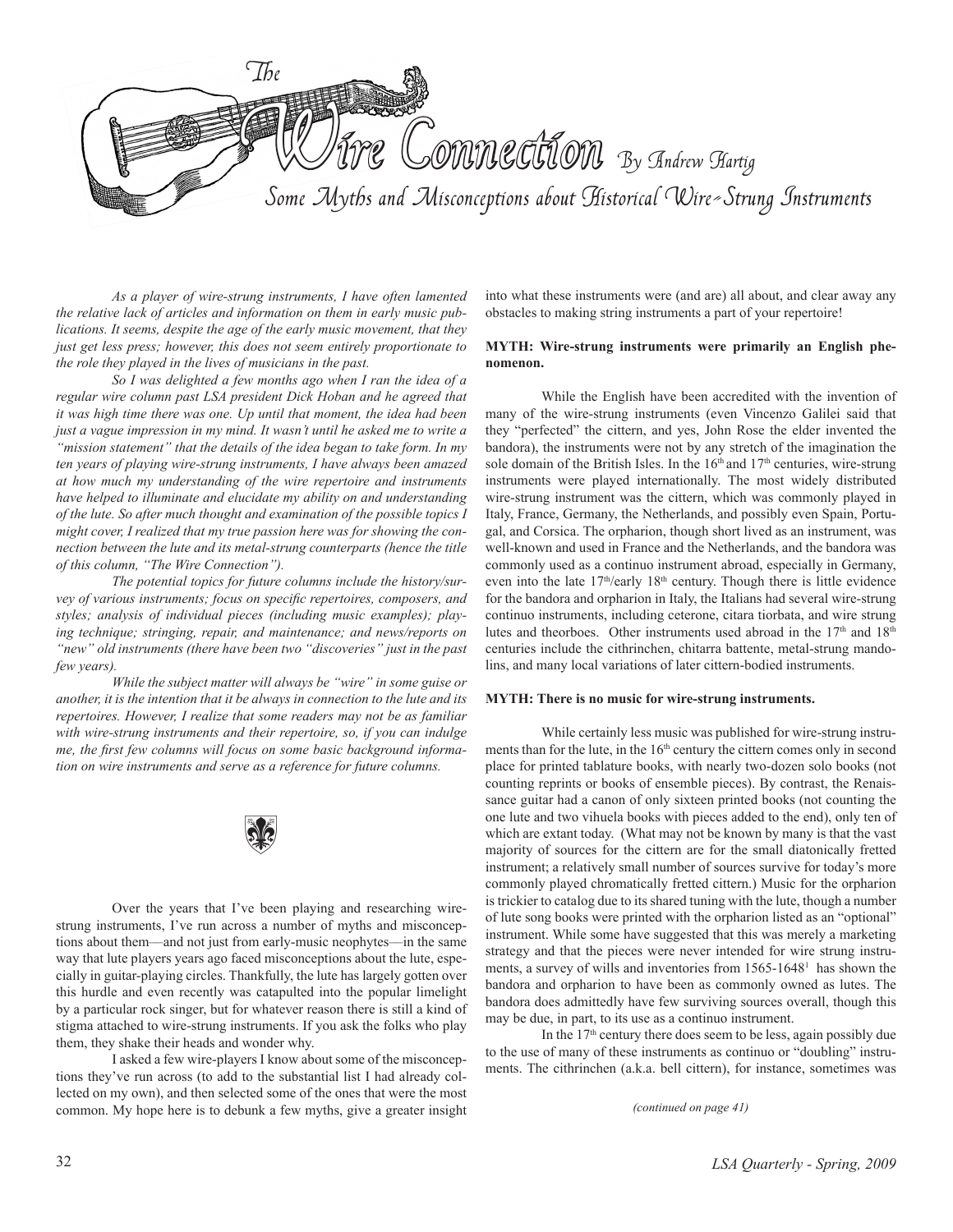

**Fantasia - Fracesco da Parigi -** *Siena Lute Book* **15v, page 2 http://LuteSocietyofAmerica.org**

## *(continued from page 32)*

tuned and used in the same way as the 5-course guitar. In Italy the chitarra battente was used for strumming and accompaniment, and the ceterone and citara tiorbata were used for song accompaniment and continuo. The sources for the Spanish cítara, an instrument which is virtually unknown today, called for playing from alfabeto like the guitar or are curiously silent about repertoire and notation, as if the instrument were so well known that it was unnecessary to write anything down!2

There are other trends: In the  $18<sup>th</sup>$  century, a new type of cittern (a.k.a. the "English guittar") became popular. More than a dozen printed books dedicated solely to that instrument survive, with many more manuscripts and additional printed sources available.

## **MYTH: Most wire-strung instruments were amateur/folk instruments.**

Musical instruments in general have always been in the hands of amateurs, and this was no less true for wire-strung instruments than it was for their gut-strung counterparts. While a great deal of "easy" music survives for the 16<sup>th</sup> century cittern, some of the most difficult and daunt-

ing repertoire does as well. (Ask anyone who has seriously attempted the cittern works of Anthony Holborne, Paolo Virchi, or Sixtus Kargel!) Interestingly, wire-strung instruments have been viewed today in a way that is sometimes very different than in the past: While today we may assocaite instruments like the cittern with fools and the bawdy, the Italians of the 16<sup>th</sup> and 17<sup>th</sup> centuries often depicted the cittern in art as a venerated classical or Biblical instrument, strongly associated with (or as a possible rebirth of) the Greek kithara and lyre.

## **MYTH: Wire-strings are hard to tune / don't stay in tune.**

While I have played some wire-strung instruments that were hard to tune, I've played others that weren't. Same for lutes. Simply stated, instruments that are set up with quality tuning pegs and a properly made nut will tune well; instruments with poor pegs or a poorly made nut will not. And there is some difference in the pegs needed for gut-strung and wire-strung instruments: wider peg heads (which are historical!) and slightly smaller diameter shafts allow one to "fine tune" a wire-strung instrument. As for staying in tune, wire strings are not affected by changes

*(continued on the back cover)*